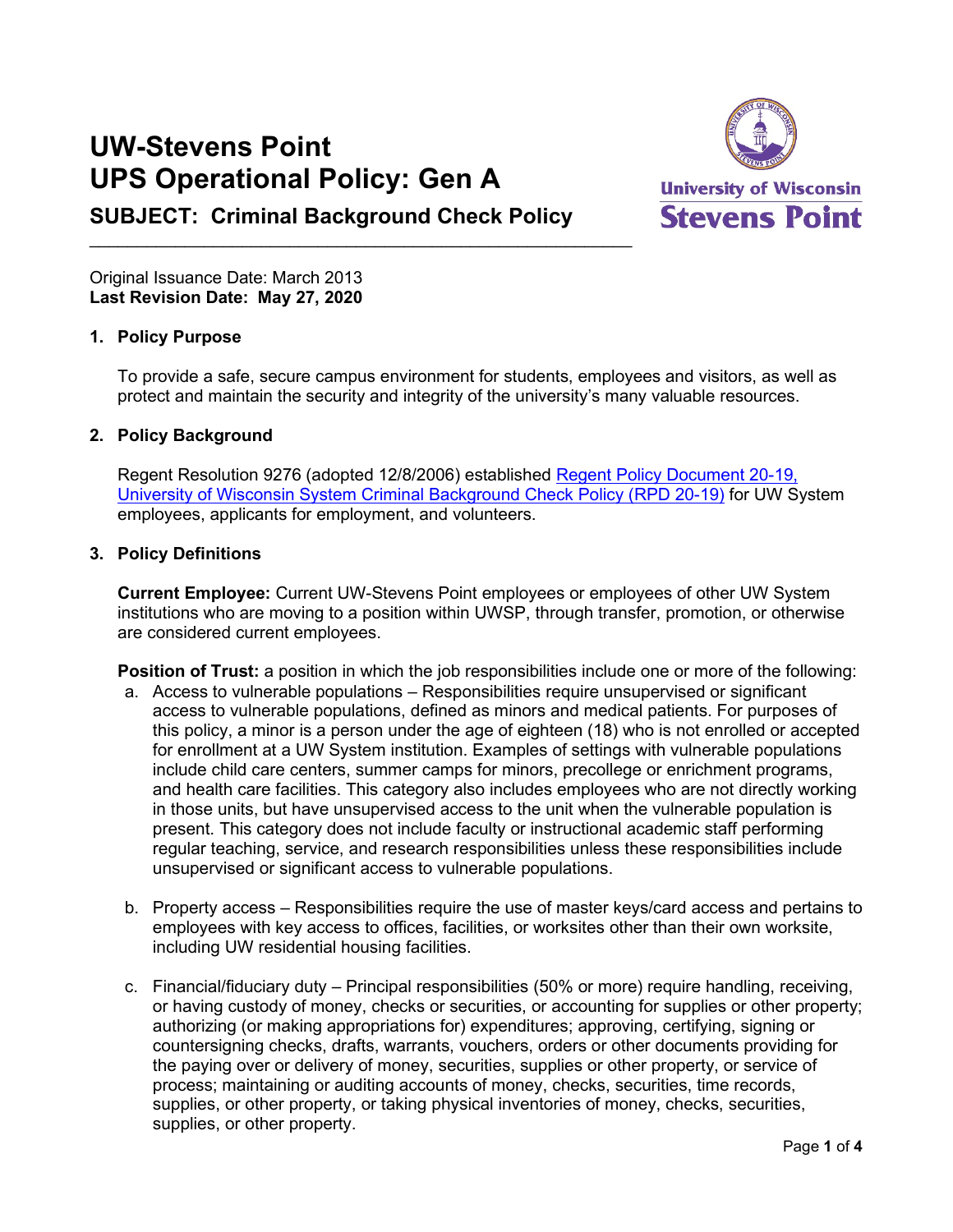d. Executive positions – Responsibilities involve top-level management functions throughout the institution including roles as Chancellor, Provost, and Dean. Executive positions are defined as all limited appointments and include any movement from a limited appointment to a different limited appointment.

**Prospective Employees:** An individual who is not currently a UW-Stevens Point employee or an employee of another UW System institution.

### **4. Policy**

All prospective employees are subject to a criminal background check as a condition of appointment.

A criminal background check is part of a general background check on potential employees which includes reference checks. It is not a substitute for reference checks. Current employees are not subject to a criminal background check unless such a check is otherwise required by law (e.g., the fiduciary responsibility law and the caregiver law), the position is a position of trust, or where the majority of the person's duties will be performed within residential facilities.

- An offer of employment shall be made contingent on successful completion of a criminal background check. An individual may not commence employment until they have successfully completed a criminal background check, except under special circumstances. Special circumstances shall generally be defined as an unreasonable delay (two weeks or more) on the part of the agency conducting the criminal background check.
- If an individual being considered for a position has a criminal conviction or pending charge which is "substantially related" to the job responsibilities, the individual may not be employed in the position. If an offer has already been extended or, due to the presence of special circumstances as described in the preceding bullet or otherwise, employment has commenced, the offer will be rescinded and the appointment terminated.
- Information collected in connection with the background check will be treated confidentially to the extent permitted by the Wisconsin Public Records Act and other applicable laws. The chancellor will designate an individual or individuals in Human Resources responsible for all aspects of conducting criminal background checks and ensuring appropriate training is provided.
- The University will comply with the Wisconsin Fair Employment Act and other applicable laws to ensure no individual is unlawfully discriminated against because of arrest or conviction records.

### **A. Conducting Criminal Background Checks**

Criminal background checks will be managed by Human Resources to include checks of records in all jurisdictions per [Regent Policy Document 20-19: University of Wisconsin System](https://www.wisconsin.edu/regents/policies/university-of-wisconsin-system-criminal-background-check-policy/)  [Criminal Background Check Policy.](https://www.wisconsin.edu/regents/policies/university-of-wisconsin-system-criminal-background-check-policy/) Human Resources will manage the criminal background check process in accordance with this policy.

#### **1. Potential Employees and Employees**

### **a. Criminal Background Checks at Time of Hiring**

All prospective employees are covered under this policy, which includes all positions, including University Staff Term Employee (USTE) and Academic Staff Project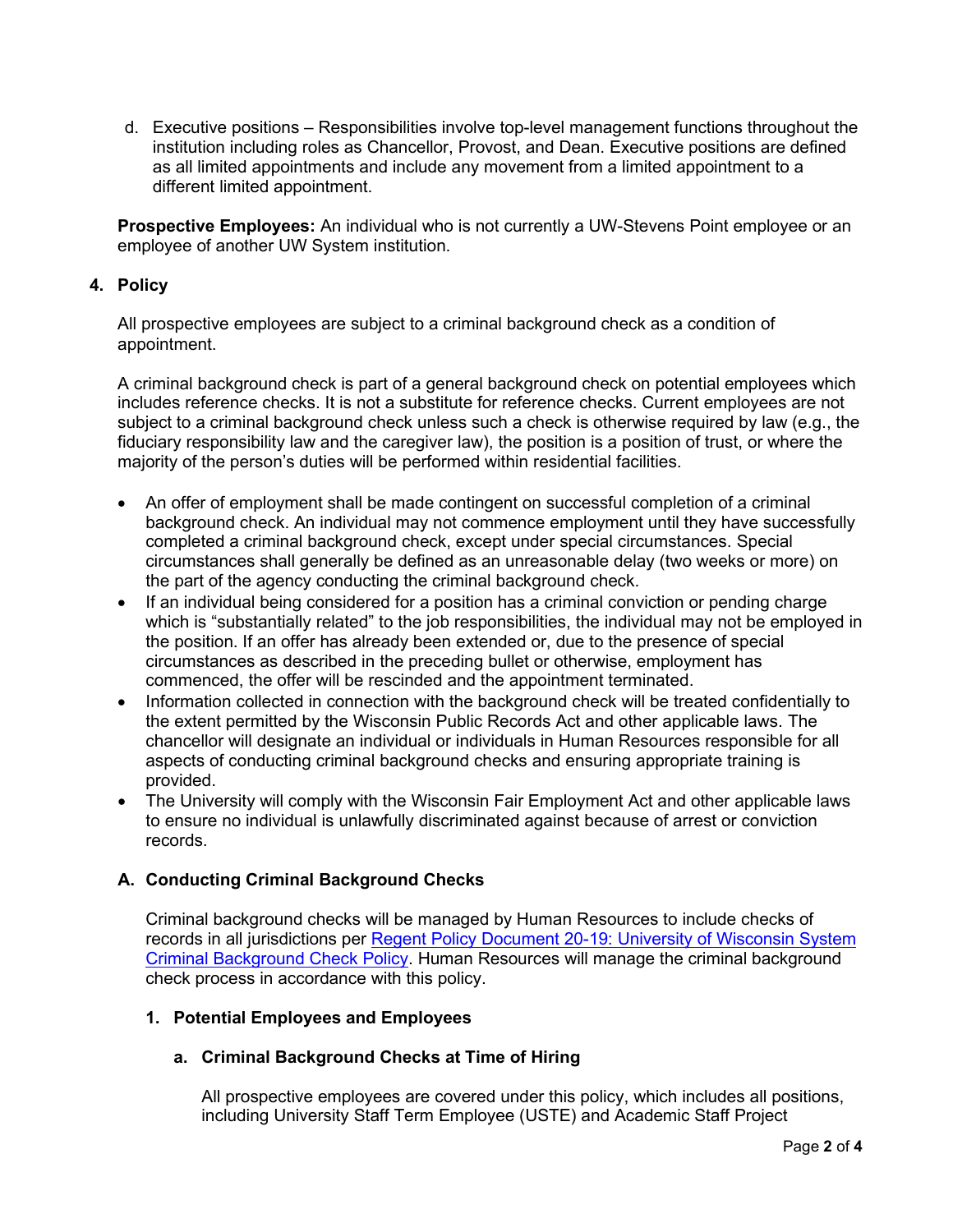appointments. Student employees, including Graduate Assistants. Whether a criminal background check will be done in a case of a student employed in a position of trust will be determined by the Chief Human Resources and Affirmative Action Officer in consultation with the direct supervisor.

#### **b. Criminal Background Checks at Times Other Than Time of Initial Hire**

As of the implementation of this policy, all current UW-Stevens Point employees in a position of trust with access to vulnerable populations, must undergo the appropriate background check(s) once every four years. In addition, criminal background checks must be conducted on any UW-Stevens Point employee currently not in a position of trust who is seeking to move to a position of trust within the University through promotion or otherwise.

#### **2. Volunteers**

Prospective and current volunteers for/within a volunteer position which is a position of trust, or when required by law to perform criminal background checks for specified volunteer positions will have a criminal background check conducted in accordance with the policy and procedures set forth for employees.

#### **3. Vendors and Contractors**

To the maximum extent feasible, agreements with a vendor or contractor whose employees, affiliates, or volunteers will have routine or unsupervised access to vulnerable populations, the contract must include a statement from the organization confirming:

- a. Its employees, affiliates, or volunteers have satisfied a criminal background check conducted by a criminal background check vendor;
- b. The organization selected the vendor; and
- c. The background check was conducted by the vendor using a proprietary national criminal background check database.

### **4. Certain Users and Lessees of University Lands and Facilities**

Agreements with outside organizations using or leasing University lands and facilities to operate multi-day or overnight stay programs for minors must include a statement from the organization confirming:

- a. Its employees, affiliates, or volunteers have satisfied a criminal background check conducted by a criminal background check vendor;
- b. The organization selected the vendor; and
- c. The background check was conducted by the vendor using a proprietary national criminal background check database.

### **B. Self-Disclosure of Certain Criminal Offenses**

All individuals in a position of trust with access to vulnerable populations are required to selfdisclose any criminal arrests, charges or convictions (excluding misdemeanor traffic offenses punishable only by fine) to Human Resources which occur while employed, volunteering, or under contract/agreement with UW-Stevens Point within twenty-four (24) hours or at the earliest possible opportunity. Failure to make the required report may constitute a violation and, if employed, may result in disciplinary action, up to and including dismissal. All other employees, vendors, contracted individuals, and volunteers are encouraged to self-disclose